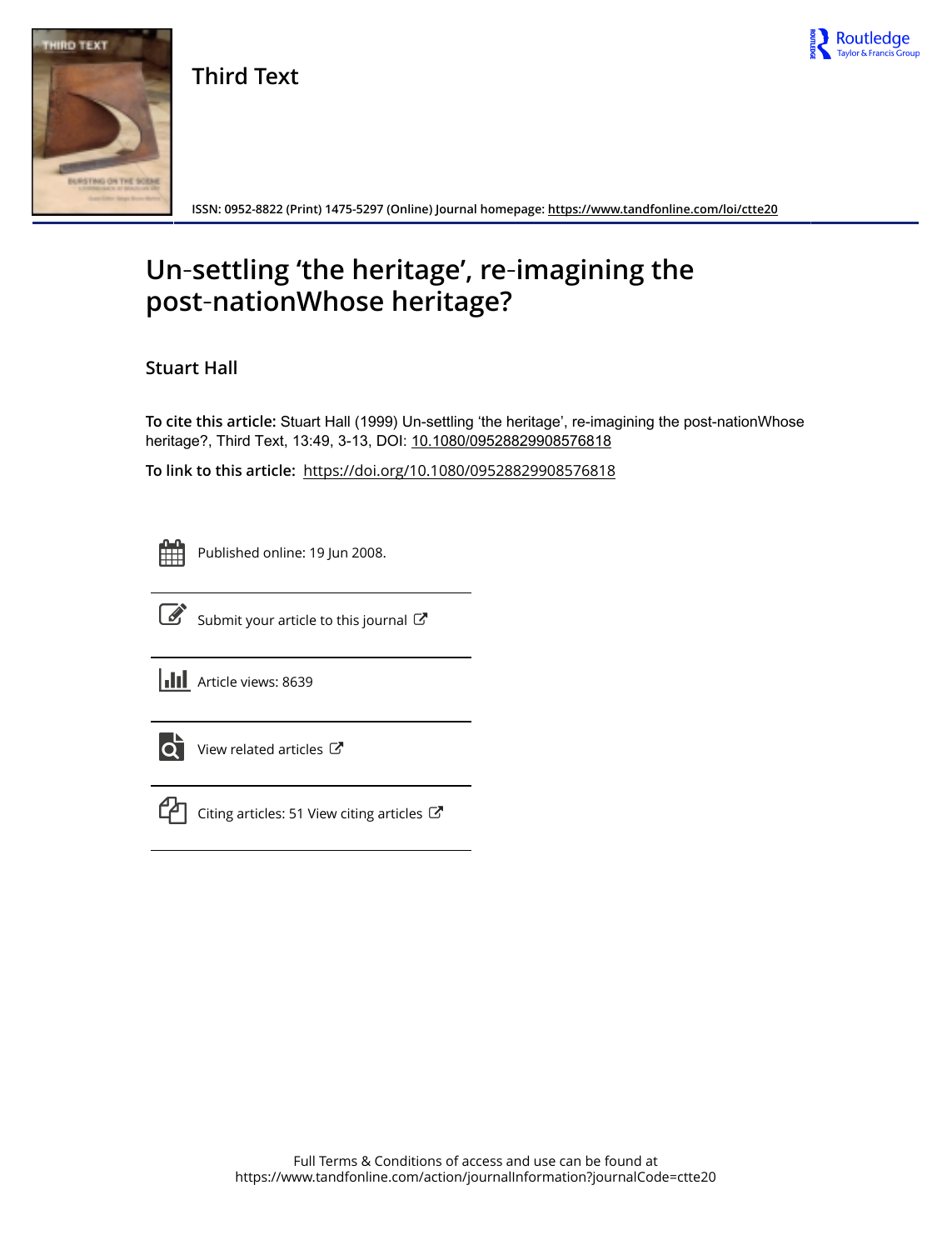#### *Third Text* 49, Winter 1999-2000 **3**

# Whose Heritage?

Un-settling 'The Heritage', Re-imagining the Post-nation

### **Stuart Hall**

This conference on 'Whose Heritage?' provides an opportunity to look critically at the whole concept of 'British Heritage' from the perspective of the multicultural Britain which has been emerging since the end of World War II. How is it being — and how should it be — transformed by the 'Black British' presence and the explosion of cultural diversity and difference which is everywhere our lived daily reality?

In preparing to say something useful on this topic, I was struck again — as many of you may have been — by the quaintness of the very term, 'Heritage'. It has slipped so innocently into everyday speech! I take it to refer to the whole complex of organisations, institutions and practices devoted to the preservation and presentation of culture and the arts — art galleries, specialist collections, public and private, museums of all kinds (general, survey or themed, historical or scientific, national or local) and sites of special historical interest.

What is curious in the British usage is the emphasis given to preservation and conservation: to keeping what already exists — as opposed to the production and circulations of new work in different media, which takes a very definite second place. The British have always seen 'culture' as a vaguely disquieting idea as if to name it is to make self-conscious what well-bred folk absorb unconsciously with their mother's milk! Ministries of Culture are what those old, now discredited, eastern European regimes used to have, which is altogether the wrong associations! Culture has therefore entered the nomenclature of modern British government only when sandwiched alongside the more acceptably populist terms, 'Media' and 'Sport'.

This gives the British idea of 'Heritage' a peculiar inflection. The works and artefacts so conserved appear to be 'of value' primarily in relation to the past. To be validated, they must take their place alongside what has been authorised as 'valuable' on already established grounds in relation to the unfolding of a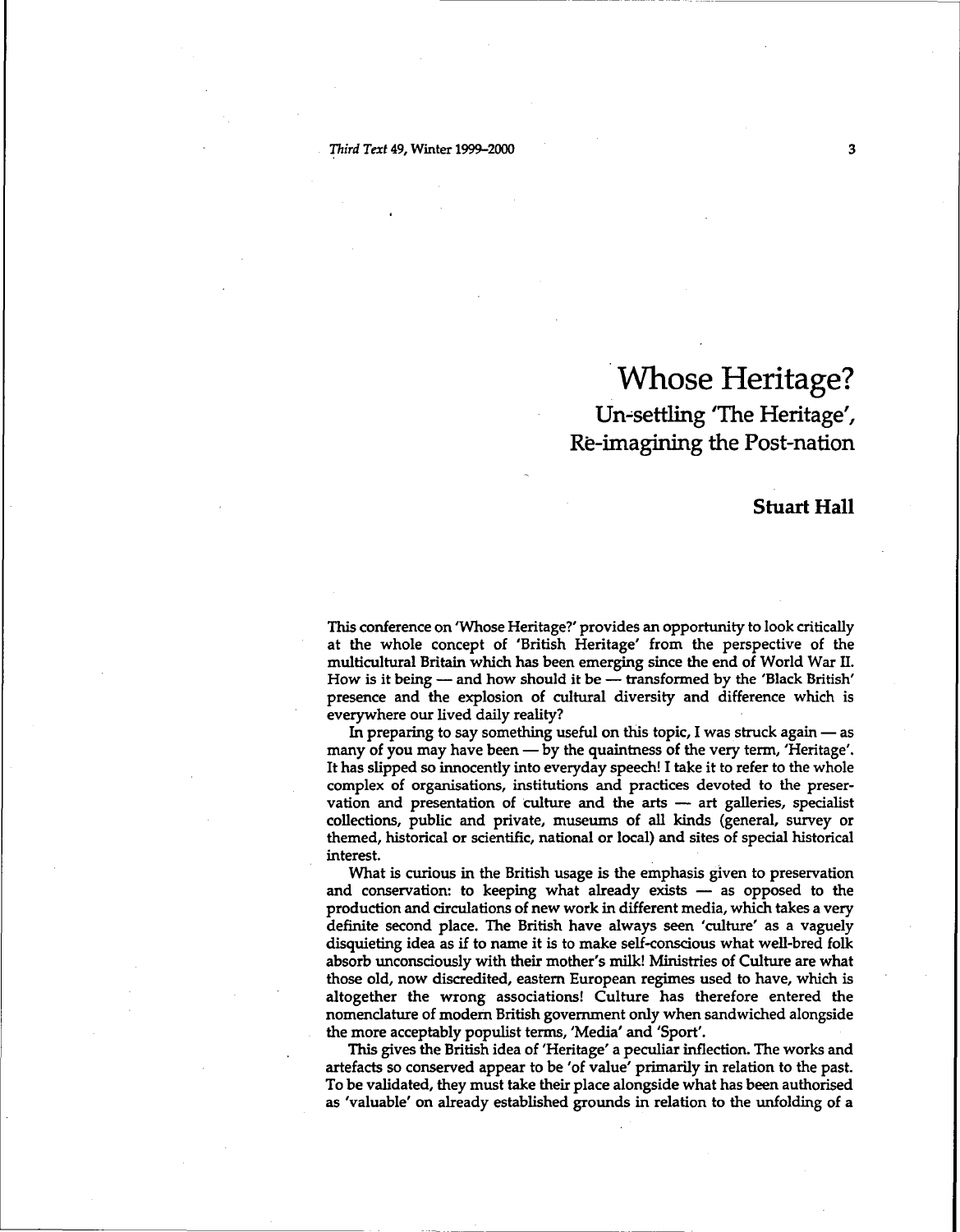'national story' whose terms we already know. The Heritage thus becomes the material embodiment of the spirit of the nation, a collective representation of the British version of *tradition,* a concept pivotal to the lexicon of English virtues.

This retrospective, nation-alised and tradition-alised conception of culture will return to haunt our subsequent thoughts at different points. However, it may also serve as a warning that *my* emphasis does include the active production of culture and the arts as a living activity, alongside the conservation of the past.

We spend an increasing proportion of the national wealth — especially since The Lottery—on The Heritage'. But what is *it for?* Obviously, to preserve for posterity things of value, whether on aesthetic or historical criteria. But that is only a start. From its earliest history in western societies — in the heterogeneous assemblages of the 'cabinets of curiosity and wonder' — collections have adorned the position of people of power and influence — kings, princes, popes, landowners and merchants — whose wealth and status they amplified. They have always been related to the exercise of 'power' in another sense — the symbolic power to order knowledge, to rank, classify and arrange, and thus to give meaning to objects and things through the imposition of interpretative schemas, scholarship and the authority of connoisseurship. As Foucault observed, 'there is no power relation without the relative constitution of a field of knowledge nor any knowledge that does not presuppose and constitute... power relations'.<sup>1</sup>

Since the eighteenth century, collections of cultural artefacts and works of art have also been closely associated with informal public education. They have become part, not simply of 'governing', but of the broader practices of 'governmentality' — how the state indirectly and at a distance induces and solicits appropriate attitudes and forms of conduct from its citizens. The state is always, as Gramsci argued, 'educative'. Through its power to preserve and represent culture, the state has assumed some responsibility for educating the citizenry in those forms of 'really useful knowledge', as the Victorians put it, which would refine the sensibilities of the vulgar and enhance the capacities of the masses. This was the true test of their 'belongingness': culture as social incorporation.

It is important to remember that the nation-state is both a political and territorial entity, *and* what Benedict Anderson has called 'an imagined community'.<sup>2</sup> Though we are often strangers to one another, we form an 'imagined community' because we share an *idea* of the nation and what it stands for, which we can 'imagine' in our mind's eye. A shared national identity thus depends on the cultural meanings which bind each member individually into the larger national story. Even so-called 'civic' states, like Britain, are deeply embedded in specific 'ethnic' or cultural meanings which give the abstract idea of the nation its lived 'content'.

The National Heritage is a powerful source of such meanings. It follows that those who cannot see themselves reflected in its mirror cannot properly 'belong'. Even the museums and collections apparently devoted to surveying the universal, rather than the national, achievements of culture — like the British Museum, the Louvre, or the Metropolitan Museum in New York — are harnessed into the national story. Carol Duncan and Alan Wallach have argued that these institutions 'claim the heritage of the classical tradition for contemporary society and equate that tradition with the very notion of civilization itself'.' Much the same could be said about the museums of Modern or

- **1 Michel Foucault** *Discipline and Punish,* **Tavistock, London, 1977.**
- **2 Benedict Anderson,** *Imagined Communities,* **Verso, London, 1983**

**4**

**3 Carol Duncan and Alan Wallach, 'The Universal Survey Museum',** *Art History,* **no 4, December, 1980, p 451.**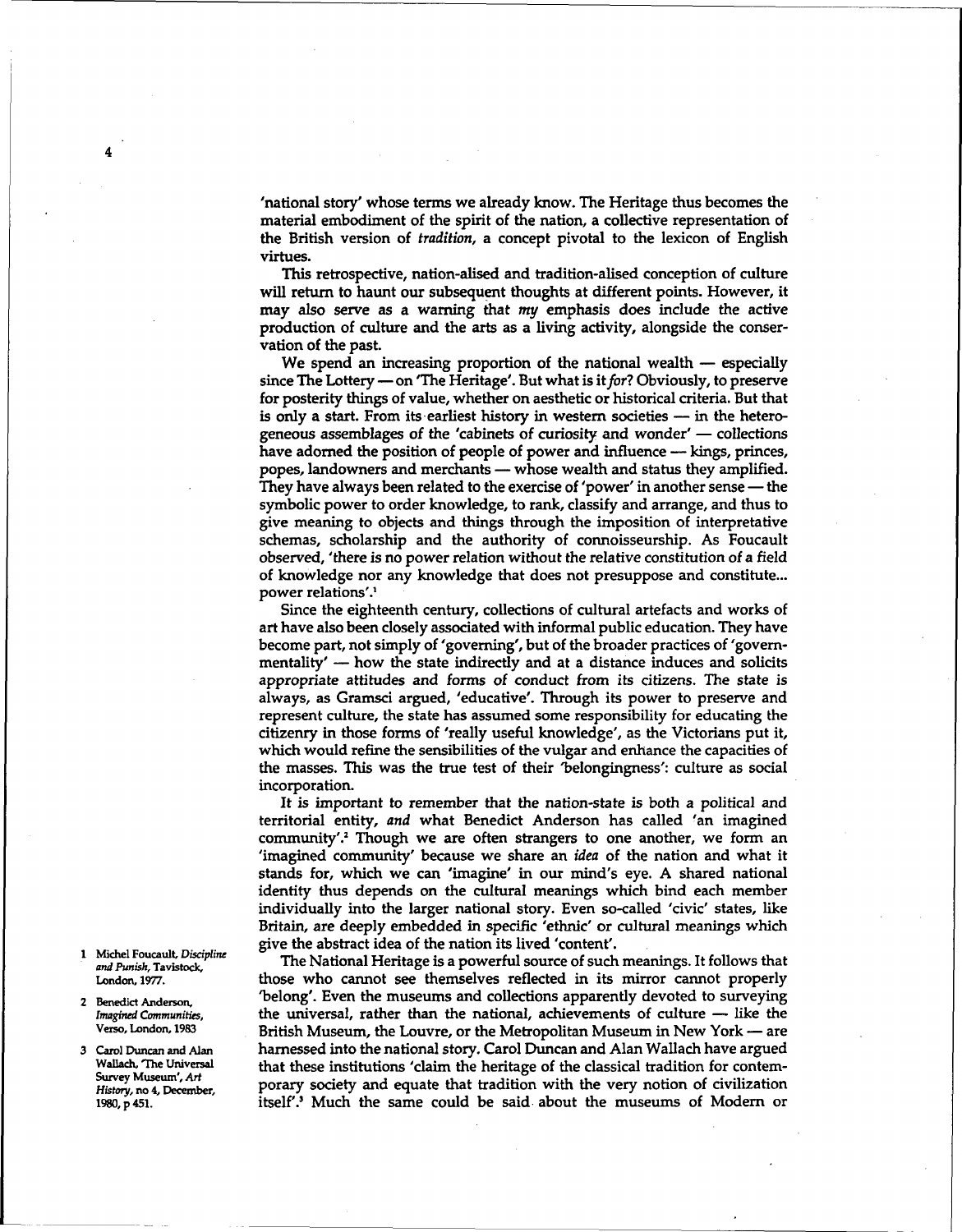Contemporary Art in terms of the way they have colonised the very idea of 'the modern', 'modernity' and 'modernism' as exclusively 'western' inventions.

Heritage is bound into the meaning of the nation through a double inscription. What the nation means is essentialised: 'the English seem unaware that anything fundamental has changed since 1066'/ Its essential meaning appears to have emerged at the very moment of its origin — a moment always lost in the myths, as well as the mists, of time — and then successively embodied as a distilled essence in the various arts and artefacts of the nation for which the Heritage provides the archive. In fact, what the nation 'means' is an on-going project, under constant reconstruction. We come to know its meaning partly *through* the objects and artefacts which have been made to stand for and symbolise its essential values. Its meaning is constructed *within,* not above or outside representation. It is through identifying with these representations that come to be its 'subjects' — by 'subjecting' ourselves to its dominant meanings. What would 'England' *mean* without its cathedrals, churches, castles and country houses, its gardens, thatched cottages and hedgerowed landscapes, its Trafalgars, Dunkirks and Mafekings, its Nelsons and its Churchills, its Elgars and its Benjamin Brittens?

We should think of The Heritage as a discursive practice. It is one of the ways in which the nation slowly constructs for itself a sort of collective social memory. Just as individuals and families construct their identities in part by 'storying' the various random incidents and contingent turning points of their lives into a single, coherent, narrative, so nations construct identities by selectively binding their chosen high points and memorable achievements into an unfolding 'national story'. This story is what is called 'Tradition'. As the Jamaican anthropologist, David Scott, recently observed, 'A tradition... seeks to connect authoritatively, within the structure of its narrative, a relation among past, community, an identity'. He goes on to argue that,

A tradition therefore is never neutral with respect to the values it embodies. Rather a tradition operates in and through the stakes it constructs — what is to count and what is not to count among its satisfactions, what the goods and excellences and virtues are that ought to be valued... On this view... if tradition presupposes 'a common possession' it does not presuppose uniformity or plain consensus. Rather it depends upon a play of conflict and contention. It is a space of dispute as much as of consensus, of discord as much as accord.<sup>5</sup>

The Heritage is also a classic example of the operation of what Raymond Williams called the 'selective tradition':

Theoretically' a period is recorded; in practice, this record is absorbed into a selective tradition; and both are different from the culture as lived... To some extent the selection begins within the period itself... though that does not mean that the values and emphases will later be confirmed.<sup>6</sup>

Like personal memory, social memory is also highly selective, it highlights and foregrounds, imposes beginnings, middles and ends on the random and contingent. Equally, it foreshortens, silences, disavows, forgets and elides many episodes which — from another perspective — could be the start of a different narrative. This process of selective 'canonisation' confers authority and a material and institutional facticity on the selective tradition, making it extremely difficult to shift or revise. The institutions responsible for making the

**4 Norman Davies, 'But We Never Stand Quite Alone',** *The Guardian,* **13 November, 1999.**

**5 David Scott,** *Re-fashioning Futures: Criticism After Post-Coloniality,* **Princeton, New Jersey, 1999.**

**6 Raymond Williams,** *The Long Revolution,* **Pelican, Harmondsworth, 1963.**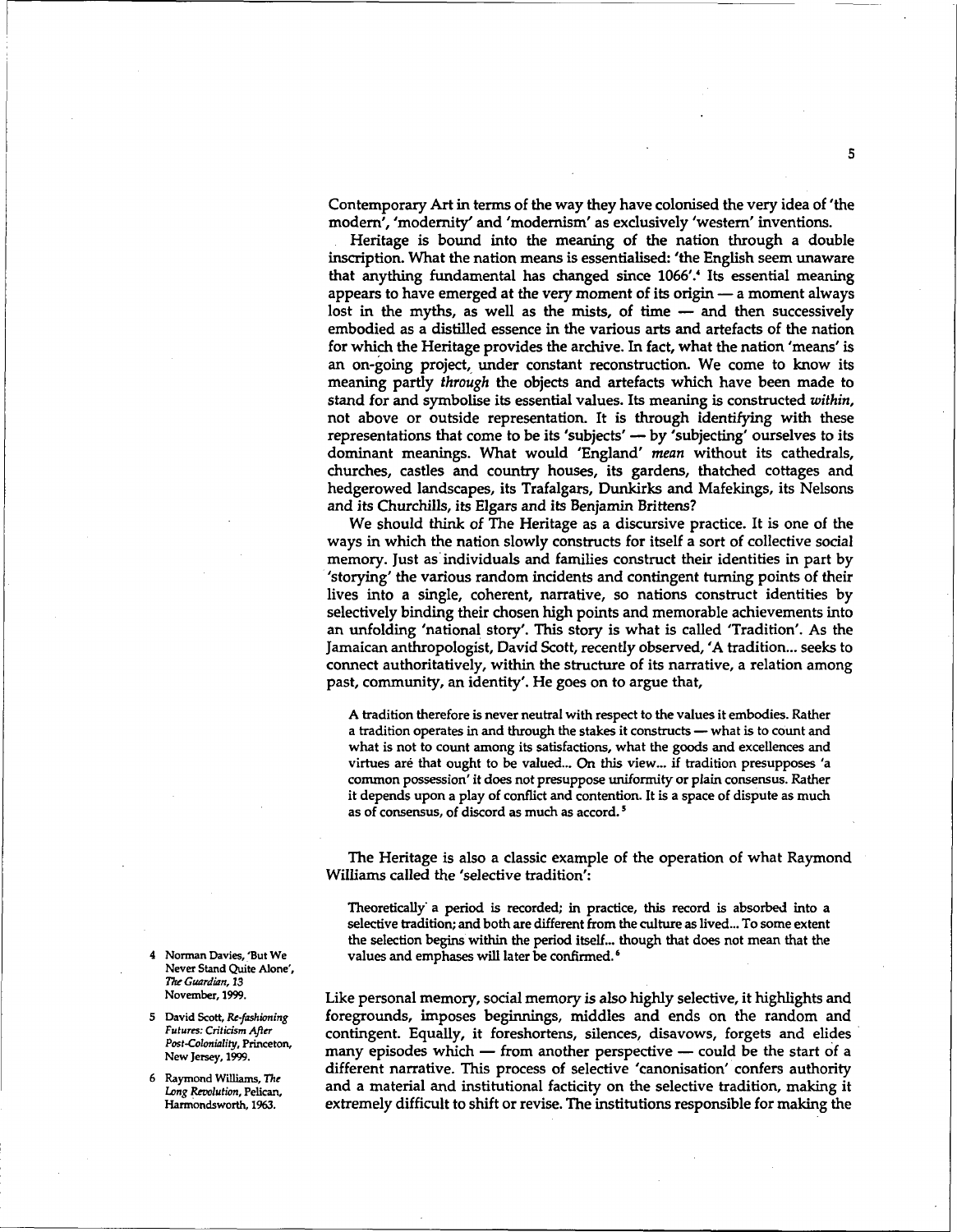'selective tradition' work develop a deep investment in their own 'truth'.

The Heritage inevitably reflects the governing assumptions of its time and context. It is always inflected by the power and authority of those who have colonised the past, whose versions of history matter. These assumptions and co-ordinates of power are inhabited as natural — given, timeless, true and inevitable. But it takes only the passage of time, the shift of circumstances, or the reversals of history, to reveal those assumptions as time- and contextbound, historically specific, and thus open to contestation, re-negotiation, and revision.

This is therefore an appropriate moment to ask, then, who is the Heritage *for?* In the British case the answer is clear. It is intended for those who 'belong' — a society which is imagined as, in broad terms, culturally homogeneous and unified.

It is long past time to radically question this foundational assumption.

It is, of course, undeniable that Britain has been in recent times a relatively settled society and 'culture'. But as something approaching a nation-state, the United Kingdom of Great Britain and Ireland (subsequently 'and Northern Ireland') is in fact a relatively recent historical construct, a product of the eighteenth, nineteenth and twentieth centuries. Britain itself was formed out of a series of earlier invasions, conquests and settlements — Celts, Romans, Saxons, Vikings, Normans, Angevins — whose 'traces' are evident in the palimpsest of the national language. The Act of Union linked Scotland, England and Wales into a united kingdom, but never on terms of cultural equality — a fact constantly obscured by the covert oscillations and surreptitious substitutions between the terms 'Britishness' and 'Englishness'.'

The Act of Settlement (1701) secured a Protestant ascendancy, drawing the critical symbolic boundary between the Celtic/Catholic and the Anglo-Saxon/Protestant traditions. Between 1801 (the date of the Act of Union which brokered Ireland into the Union) and Partition in 1922, the national story proved incapable of incorporation 'Irishness' into 'Britishness' or of integrating Irish Catholic migrants into an imagined 'Englishness'. Their culture and presence remains marginalised today.

Though relatively stable, English society has always contained within it profound differences. There were always different ways of being 'English'. It was always fissured along class, gender and regional lines. What came to be known, misleadingly, as *'the* British way of life' is really another name for a particular settlement of structured social inequalities. Many of the great achievements which have been retrospectively written into the national lexicon as primordial English virtues — the rule of law, free speech, a fully-representative franchise, the rights of combination, the National Health Service, the welfare state itself — were struggled for by some of the English and bitterly resisted by others. Where, one asks, is this deeply ruptured and fractured history, with its interweaving of stability and conflict, in the Heritage's version of the dominant national narrative?

The British Empire was the largest *imperium* of the modern world. The very notion of 'greatness' in Great Britain is inextricably bound up with its imperial destiny. For centuries, its wealth was underpinned, its urban development driven, its agriculture and industry revolutionised, its fortunes as a nation settled, its maritime and commercial hegemony secured, its thirst quenched, its teeth sweetened, its cloth spun, its food spiced, its carriages rubber-wheeled, its bodies adorned, through the imperial connection. Anyone who has been watching the Channel 4 series on *The Slave Trade* or the 'hidden history' of the

**7 On this whole question, see Norman Davies,** *The Isles: A History,* **Macmillan, Basingstoke, 1999.**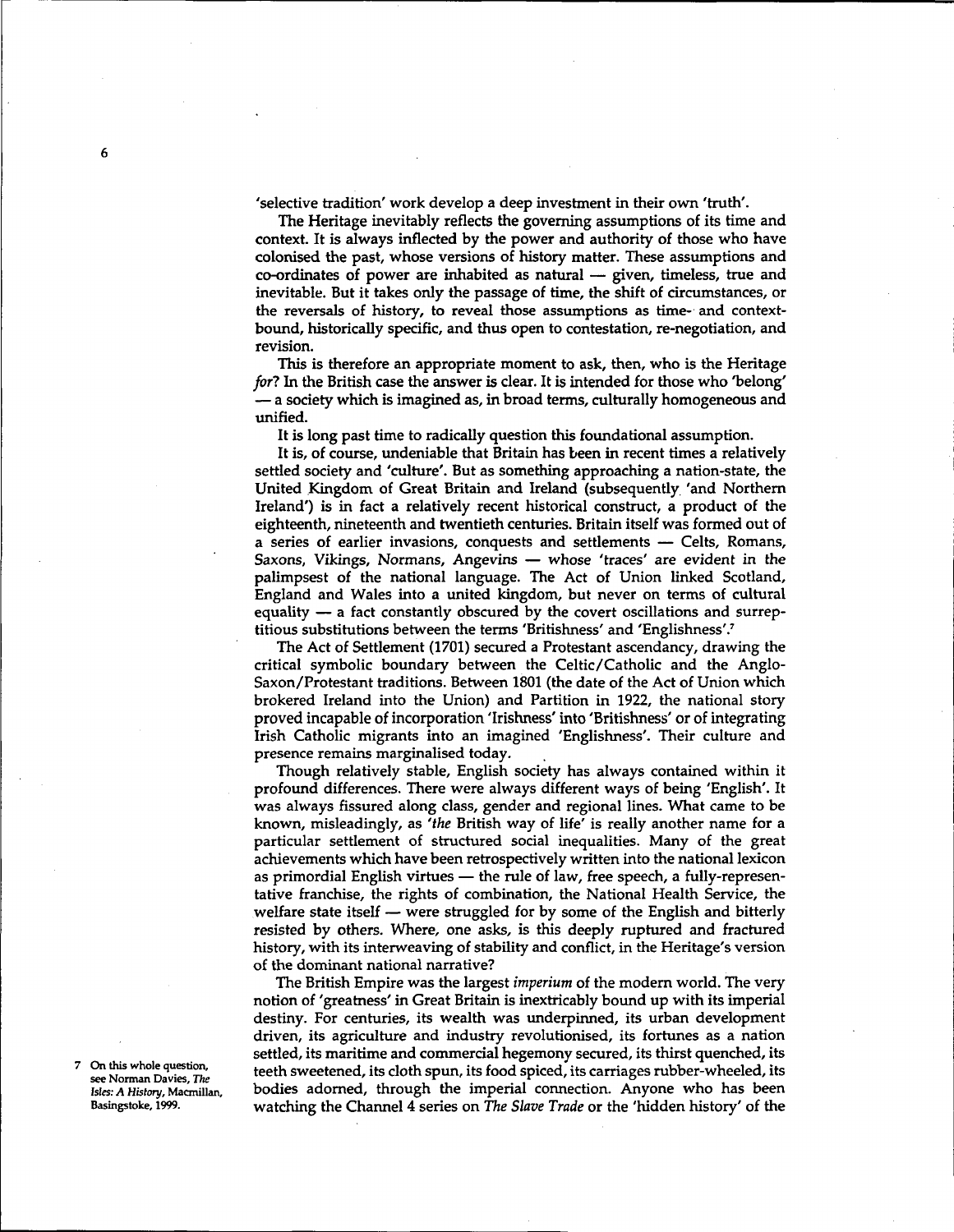West India Regiment or the BBC's *The Boer War* will not need reminding how deeply intertwined were the facts of colonisation, slavery and empire with the everyday daily life of all classes and conditions of English men and women. The emblems of Empire do, of course, fitfully appear in the Heritage. However, in general, 'Empire' is increasingly subject to a widespread selective amnesia and disavowal. And when it does appear, it is largely narrated from the viewpoint of the colonisers. Its master narrative is sustained in the scenes, images and the artefacts which testify to Britain's success in imposing its will, culture and institutions, and inscribing its civilising mission across the world. This formative strand in the national culture is now re-presented as an external appendage, extrinsic and inorganic to the domestic history and culture of the English social formation.

Despite all this, the idea of Heritage *has* had to respond to at least two major challenges. The first we may call the démocratisation process. Increasingly, the lives, artefacts, houses, work-places, tools, customs and oral memories of ordinary everyday British folk have slowly taken their subordinate place alongside the hegemonic presence of the great and the good. The inclusion of domestic vernacular architecture and the agrarian and industrial revolutions, together with the explosion of interest in 'history from below', the spread of local and family history, of personal memorabilia and the collection of oral histories — activities witnessed to in, for example, Raphael Samuel's memorable celebration of the 'popular heritage', *Theatres of Memory,'* — have shifted and democratised our conception of value, of what is and is not worth preserving. A few courageous if controversial steps have been taken in our direction — the Liverpool Museum on the Slave Trade, the Maritime Museum's re-hang. However, by and large, this process has so far stopped short at the frontier defined by that great unspoken British value — 'whiteness'.

The second 'revolution' arises from the critique of the Enlightenment ideal of dispassionate universal knowledge, which drove and inspired so much of Heritage activity in the past. This has to be coupled with a rising cultural relativism which is part of the growing de-centring of the West and westernoriented or Eurocentric grand-narratives. From the 'Magiciens de la Terre' exhibition at the Pompidou Centre in Paris in the 1980s, on through the 'Te Maori' exhibition from New Zealand at the Metropolitan Museum of New York, the 'Paradise' exhibition from New Guinea at the Museum of Mankind, 'The Spirit Sings' exhibition of Canada's 'first peoples' at Calgary, the 'Perspectives: Angles on African Art' at the Centre for African Art in New York, and on and on, the exhibiting of 'other cultures' — often performed with the best of liberal intentions has proved controversial. The questions — 'Who should control the power to represent?' 'Who has the authority to re-present the culture of others?' — have resounded through the museum corridors of the world, provoking a crisis of authority.

These two developments mark a major transformation in our relation to the activity of constructing a 'Heritage'. They in turn reflect a number of conceptual shifts in what we might loosely call the intellectual culture. A list of these shifts would have to include — a radical awareness by the marginalised of the symbolic power involved in the activity of representation; a growing sense of the centrality of culture and its relation to *identity;* the rise amongst the excluded of a 'politics of recognition' alongside the older politics of equality; a growing reflexivity about the constructed and thus contestable nature of the authority which some people acquire to 'write the culture' of others; a decline in the acceptance of the traditional authorities in authenticating the interpre-

**8 Raphael Samuel** *Theatres of Memory,* **Routledge, London, 1997.**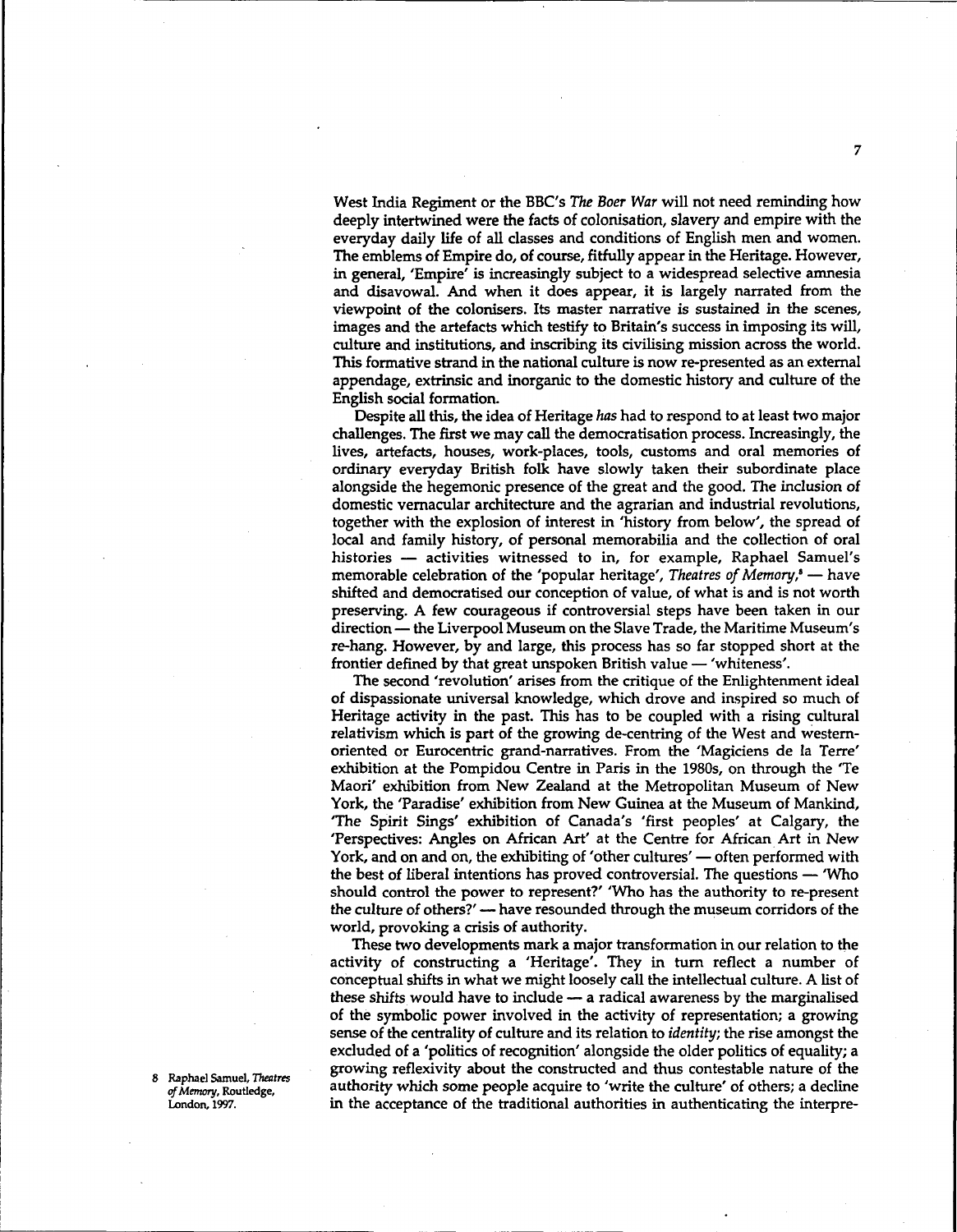tativ e an d analyti c framework s whic h classify , place , compar e an d evaluat e culture ; an d th e concomitan t rise i n th e deman d t o re-appropriat e contro l ove r th e 'writin g of one' s ow n story' a s par t of a wide r proces s of cultura l liberation , or — as Frantz Fanon and Amilcar Cabral once put it — 'the decolonization of the mind'. In short, a general relativisation of 'truth', 'reason' and other abstract Enlightenment values, and an increasingly perspectival and context-related conception of truth-as-interpretation — of 'truth' as an aspect of what Michel Foucault calls the 'will to power'...

Eac h of thes e development s woul d tak e a whol e lectur e o n thei r ow n t o elaborate. But I take them here as together marking an unsettling and subversio n of th e foundationa l groun d o n whic h th e proces s of Heritage construction has until very recently proceeded. We see it reflected in different ways: in how the texts supporting art works and framing exhibits are written by museums; in the attempts to make explicit the 'perspective' which has governe d th e selectio n an d th e interpretativ e contextualisation , s o a s t o mak e i t more open to challenge and re-interpretation; in the exposing of underlying assumptions of value, meaning and connection as part of a more dialogic relationship between the cultural institutions and their audiences; and in the tentative efforts to involve the 'subjects' themselves in the exhibiting process which objectifies them. These are only some of the manifest signs of a deep slow-motion revolution in progress in the practices of cultural representation.

They have taken hold, but are certainly not yet extensively or ubiquitously deploye d i n th e institutiona l comple x of th e Britis h Heritag e 'industry' a s a whole. Their appearance is at best patchy, more honoured in the breach — in professio n of goo d intention s — tha n actua l practice . Nevertheless , th e questio n 'Whos e Heritage?' , pose d i n th e contex t of th e curren t 'drift' toward s a mor e multicultura l Britain , ha s t o b e mounte d o n th e bac k of thi s emergin g 'turn'. I take the appearance of 'cultural diversity' as a key policy priority of the newly restructured Arts Council, its greater visibility in statements of intent by the government and the Ministry of Culture, Media and Sport, the recent effort s b y th e Britis h Counci l t o projec t a mor e 'diverse' imag e of Britis h cultur e abroad , an d eve n th e much-delaye d declaratio n of a 'Year of cultura l diversity' — two years after Amsterdam, but much to be welcomed nevertheless — as potentia l bu t uncertai n harbinger s of change .

Suppose this were to turn out to be a propitious moment. What would those ne w constituencie s wh o fee l themselve s woefull y inadequatel y represente d i n the mirror of culture which the Heritage holds up to British society want out of it ?

It goes without saying that we would need more money specifically targeted at this objective. The corners of the government's mouth tend to droop significantly when the money and material resources required to meet objective s ar e mentioned , an d th e wear y mutterin g abou t 'no t simpl y throwin g money at the problem' rises to a quiet crescendo. However, the idea that a major culture-change — nothing short of a cultural revolution — could take place in the way the nation represents the diversity of itself and its 'subjectcitizens' without a major redirection of resources is to reveal oneself as vacantly trivia l abou t th e whol e question .

In fact, however, money really *is* not enough. For if my arguments are correct, then an equally powerful obstacle to change is the deep institutional investment which the key organisations have in going on doing things in the ways in which they have always been done; and the operational inertia militatin g agains t ke y professional s re-examinin g thei r criteri a of judgemen t

**8**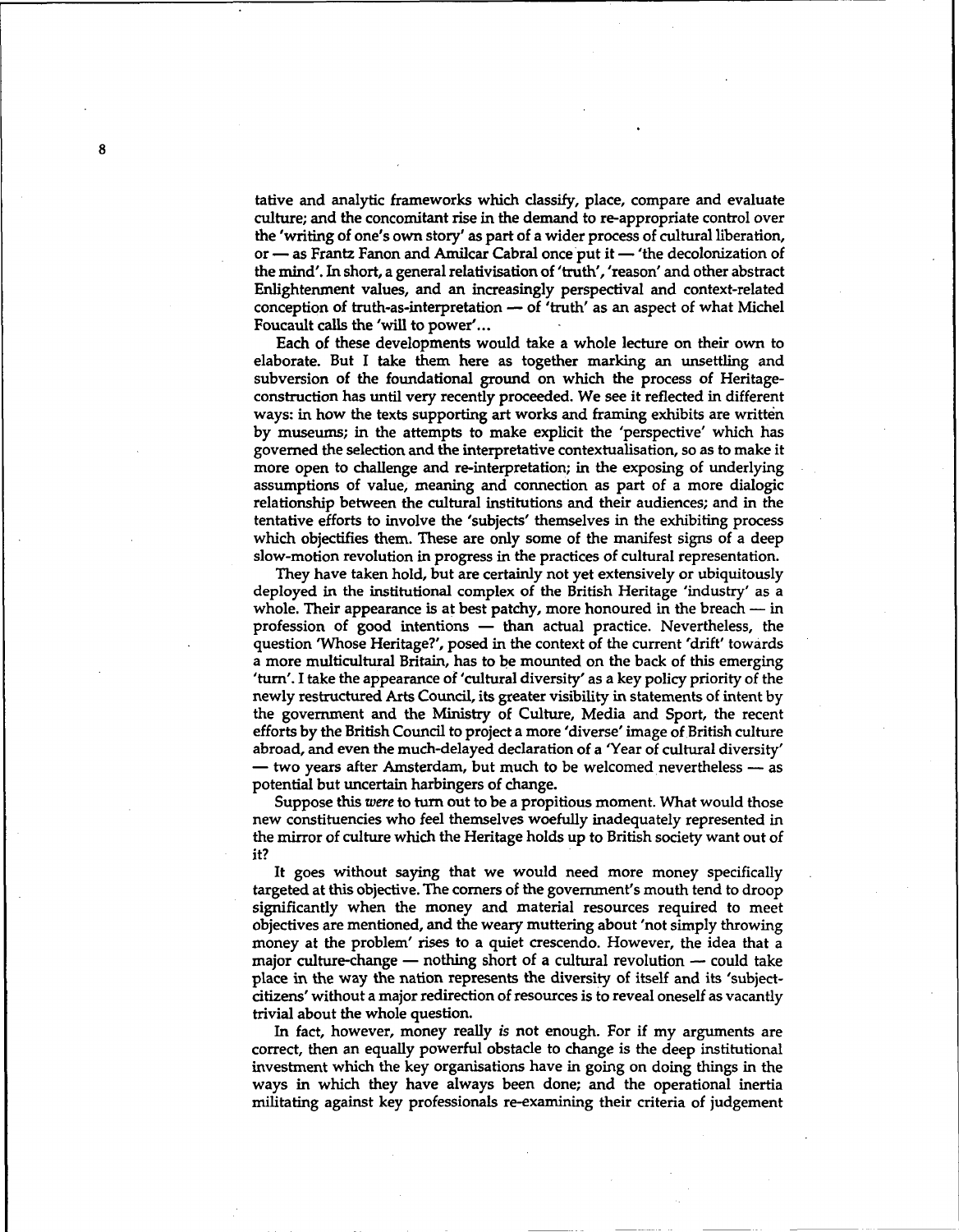and their gate-keeping practices from scratch and trying to shift the habits of a professional lifetime. It will require a substantially enhanced programme of training and recruitment for curators, professionals and artists from the 'minority' communities, so that they can bring their knowledge and expertise to bear on transforming dominant curatorial and exhibitory habits. It also will take the massive leverage of a state and government committed to producing, *in reality rather than in name,* a more culturally diverse, socially just, equal and inclusive society and culture, and *holding its cultural institutions to account.* There are some straws in the wind and a lot of wordage, but so far no consistent sign of this.

Nevertheless, it seems to me that *we* have here an opportunity to clarify our own minds and to refine our agendas so that we can seize every opportunity to challenge institutions, shift resources, change priorities, move practices strategically in the right direction. The rest of my talk is devoted to this task of clarification.

First we need a better idea of who the 'we' are in whose name these changes are being articulated. Principally, we have in mind the so-called 'ethnic minority communities' from the Caribbean and Indian sub-continent, whose presence in large numbers since the 1950s have transformed Britain into a multicultural society, together with the smaller groups of non-European minorities from Africa, the Middle East, China and the Far East and Latin America. Their impact on diversifying British society and culture has been immediate and significant. It may therefore surprise you to hear me say that it is really very complex to understand how appropriately these communities should now be culturally represented in mainstream British cultural and artistic institutions. Our picture of them is defined primarily by their 'otherness' — their *minority* relationship to something vaguely identified as 'the majority', their cultural difference from European norms, their nonwhiteness, their 'marking' by ethnicity, religion and 'race'. This is a negative figuration, reductive and simplistic.

These are people who have formed communities in Britain which are both distinctively marked, culturally, and yet have never been separatist or exclusive. Some traditional cultural practices are maintained — in varied ways — and carry respect. At the same time, the degrees and forms of attachment are fluid and changing — constantly negotiated, especially between men and women, within and across groups, and above all, across the generations. Traditions coexist with the emergence of new, hybrid and crossover cultural forms of tremendous vitality and innovation. These communities are in touch with their differences, without being saturated by tradition. They are actively involved with every aspect of life around them, without the illusion of assimilation and identity. This is a new kind of difference — the difference which is not binary (either-or) but whose *'differances'* (as Jacques Derrida has put it) will not be erased, or traded.'

Their lives and experiences have been shaped by traditions of thought, religious and moral values, very different from the Judeo-Christian and classical traditions whose 'traces' still shape 'western' culture; and by the historical experience of oppression and marginalisation. Many are in touch with cultures and languages which pre-date those of "The West'. Nevertheless, colonisation long ago convened these cultural differences under the 'canopy' of a sort of imperial empty 'global' time, without ever effectively erasing the disjunctures and dislocations of time, place and culture by its ruptural intrusion into their 'worlds'. This is the palimpsest of the postcolonial world.

**9 Jacques Derrida,** *Margins of Philosophy,* **Harvester, Brighton, 1982.**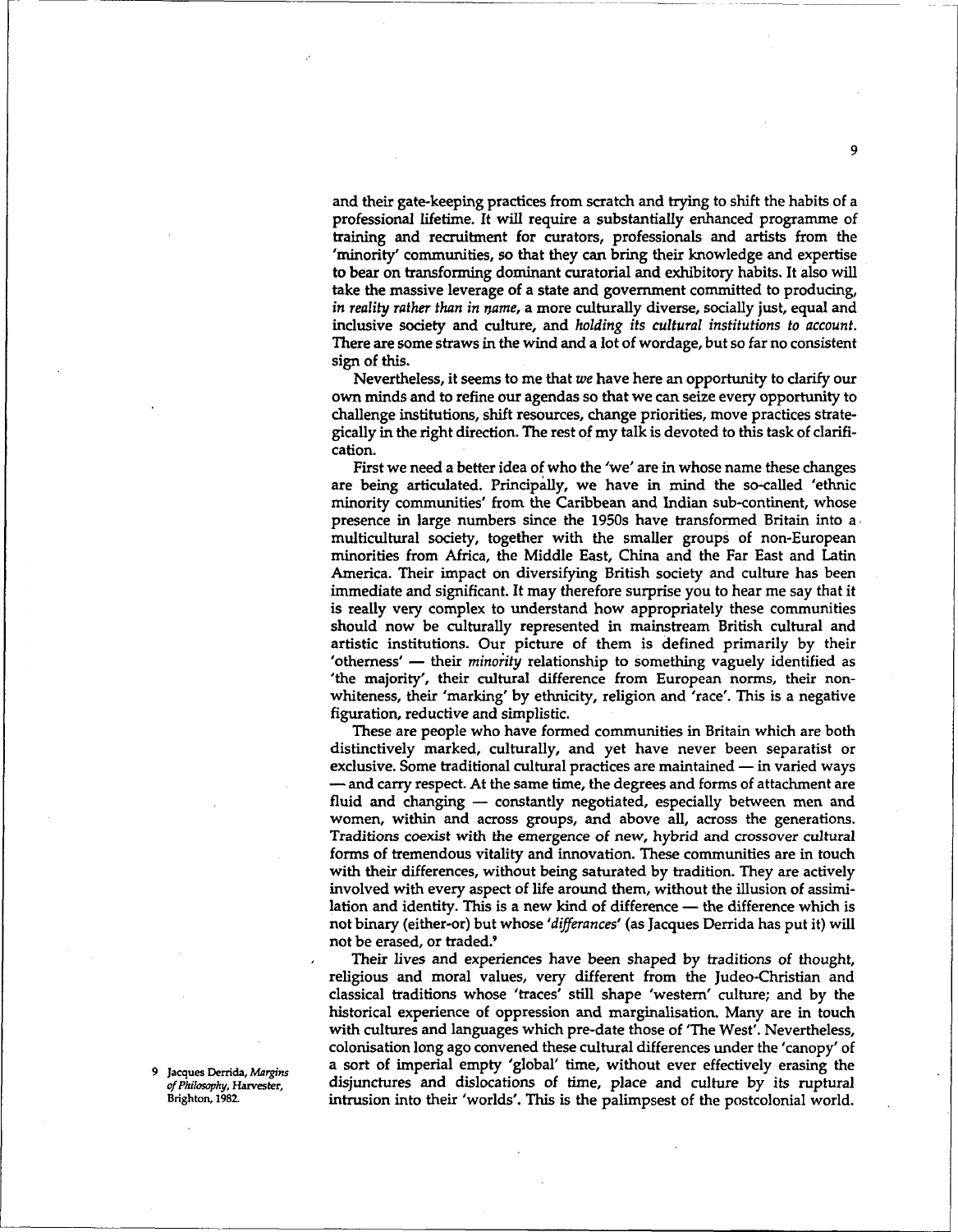These communities are, as C. L. R. James once put it, 'in but not of Europe'<sup>10</sup>... Nevertheless, they have known 'Europe' for three or four centuries as what Ashis Nandy, in his unforgettable phrase, calls 'intimate enemies'." They are what David Scott has called 'conscripts of modernity'. They have dwelled for many years, and long before migration, in the double or triple time of colonisation, and now occupy the multiple frames, the in-between or 'third' spaces the homes-away-from-homes  $-$  of the postcolonial metropolis.

No single programme or agenda could adequately represent this cultural complexity — especially their 'impossible' desire to be treated and represented with justice (that is, as 'the same') simultaneously with the demand for the recognition of 'difference'. The agenda will itself have to be open and diverse, representing a situation which is already cross-cut by new and old lateral connections and reciprocal global influences and which refuses to stand still or stabilise. We ourselves should recognise that there will be many complementary but different ways of being represented, just as there are many different ways of 'being black'.

Without becoming too specific, what would be the basic elements or building blocks of such an agenda?

First, there is the demand that the majority, mainstream versions of the Heritage should revise their own self-conceptions and rewrite the margins into the centre, the outside into the inside. This is not so much a matter of representing 'us' as of representing more adequately the degree to which 'their' history entails and has always implicated 'us', across the centuries, and vice versa. The African presence in Britain since the sixteenth century, the Asian since the seventeenth and the Chinese, Jewish and Irish in the nineteenth have long required to be made the subjects of their own dedicated heritage spaces as well as integrated into a much more 'global' version of 'our island story'. Across the great cities and ports, in the making of fortunes, in the construction of great houses and estates, across the lineages of families, across the plunder and display of the wealth of the world as an adjunct to the imperial enterprise, across the hidden histories of statued heroes, in the secrecy of private diaries, even at the centre of the great master-narratives of 'Englishness' like the Two World Wars, falls the unscripted shadow of the forgotten 'Other'. The first task, then, is re-defining the nation, re-imagining 'Britishness' or 'Englishness' itself in a more profoundly inclusive manner. The Brits owe this, not to only us, but to themselves: for to prepare their own people for success in a global and decentred world by continuing to misrepresent Britain as a closed, embattled, self-sufficient, defensive, 'tight little island' would be fatally to disable them.

This is not only a matter of history. London and other major cities have been, throughout this century, 'world cities', drawing to themselves the creative talents of nations far and wide, and standing at the centre of tremendously varied cross-cultural flows and lateral artistic influences. Many distinguished practitioners who chose to live and work in Britain — Ronald Moody, Aubrey Williams, Francis Souza, Avinash Chandra, Anwar Jalal Shemza, David Medalla, Li Yuan Chia, Frank Bowling, and many others — have been quietly written out of the record. Not British enough for the Täte, not International enough for Bankside, I guess. The ways in which the 'modernist' impulse in western art drew inspiration from what it defined as 'primitive' is now an art-historical cliché. But the numbers of non-European artists who played a central part in European, and especially British, modernism, is far less widely acknowledged. — what Rasheed Araeen called, in his historic retrospective, "The (Largely Untold) Other Story' (1989). The existence of major

**10 C L R James, 'Popular Art and The Cultural Tradition', in** *Third Text,* **no 10, Spring 1990, pp 3-10.**

**11 Ashis Nandy,** *The Intimate Emmy,* **Oxford, New Delhi, 1983.**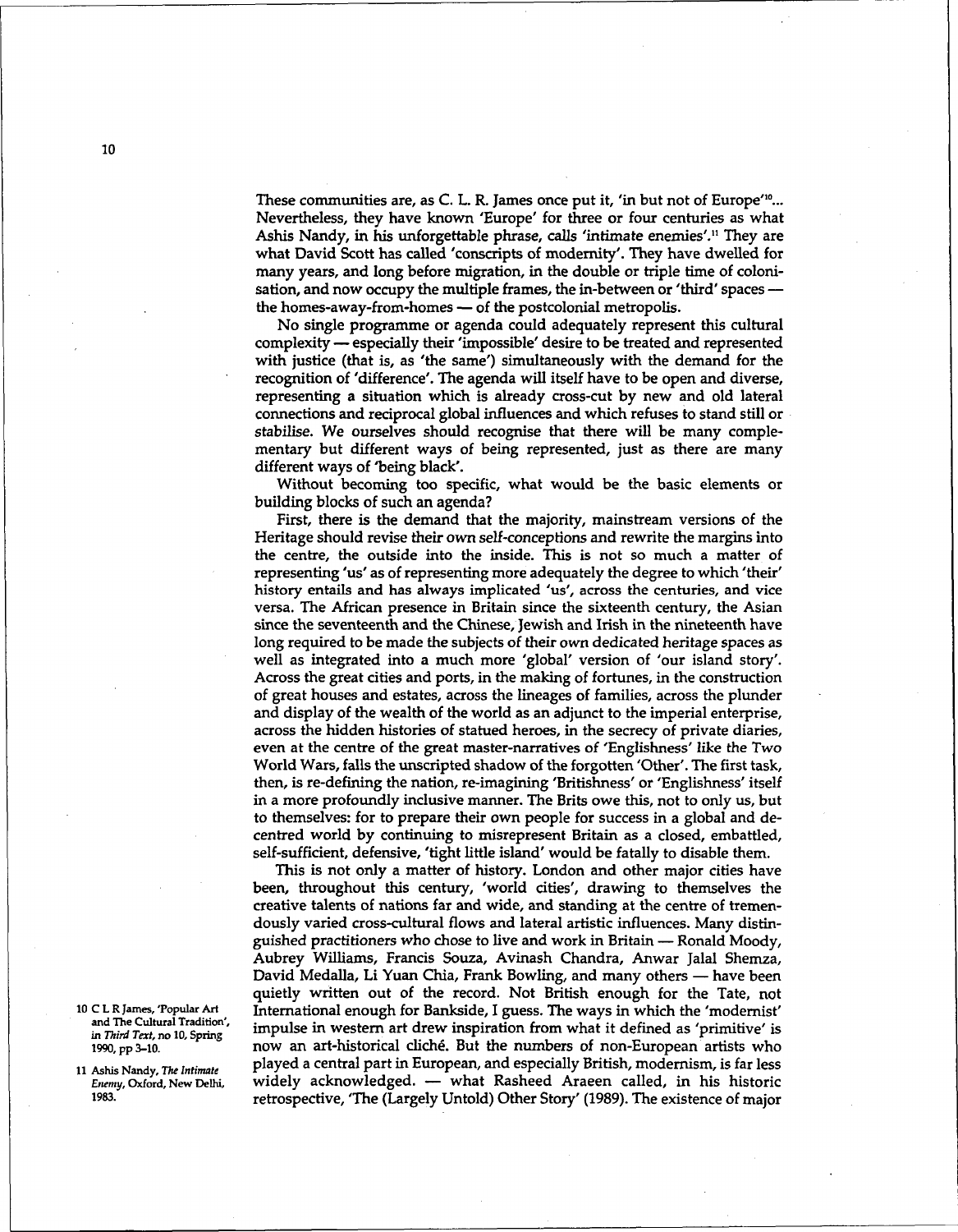'other modernisms', with their own indigenous roots elsewhere, passes without serious attention. The incontestable truth of the observation that 'The search for a new identity expressed in modern forms has been the common denominator of most contemporary art movements in Africa' is, for western curators and art-historians, still a well-kept secret.<sup>12</sup>

Then, secondly, there is the enormous, unprecedented, creative explosion by contemporary practitioners from the so-called 'minority' communities in all the arts (painting, visual arts, photography, film, theatre, literature, dance, music, multi-media) which has marked the last three decades. Unless this work is funded and exhibited, young talent and promise will simply dribble away. And it needs to be said loud and clear that this is not work which is likely immediately to appeal to the new culture-heroes of the art world — the corporate sponsors — who are already in search of their next Monet outing at some prestigious venue. For a time the work of contemporary artists from the minority communities was patronisingly secured within an 'ethnic' enclave, as if only non-European work reflected the cultural idioms in which they were composed — as if only 'we' had 'ethnicities'. However the movement has long ago breached its boundaries and flooded — but only when permitted by the cultural gate-keepers — into the mainstream. Its visibility has depended largely on a few pioneering figures and the efforts of a whole fleet of small, local and community based galleries.

Like the rainbow, this work comes and goes. Major practitioners surface and pass quietly from view into an early and undeserved obscurity. Their work occasionally surfaces in mainstream venues — and has an innovative vitality which much 'indigenous' work lacks. But they cannot be properly 'heritaged'. The critical records, catalogues and memorabilia of this great tide of creative work in the visual arts since the 1980s, for example — from which, one day the histories and critical studies of black diaspora visual culture will be written existed for many years in boxes in a filing cabinet in Eddie Chambers' bedroom in Bristol before they found a resting place — in AAVAA, the Asian and African Visual Arts Archive, courtesy of The University of East London. No proper archive, no regular exhibitions, no critical apparatus (apart from a few key journals like *Third Text* and the now-defunct *Ten 8),* no definitive histories, no reference books, no comparative materials, no developing scholarship, no passing-on of a tradition of work to younger practitioners and curators, no recognition of achievement amongst the relevant communities... Heritage-less.

Thirdly, there is the record of the migrant experience itself. This is a precious record of the historical formation of a black diaspora in the heart of Europe — probably a once-in-a-life-time event — still *just* within living memory of its participants. Anyone who watched the *Windrush* programmes and listened to their moving and articulate interviews, or saw the images which Autograph (The Association of Black Photographers) helped to research and mount at the Pitshanger Gallery in Ealing or read the first-hand evidence of the political struggles of the period 1940-90 being put together by the unfunded George Padmore series edited by a veteran figure — John LaRose — whose autobiography we await, will know the rich evidence in visual imagery and oral testimonies which is waiting to be consolidated into a major archive.

It needs, of course, to be, supplemented by extensive oral histories, personal accounts, documents and artefacts, from which, alone, 'the black experience' in Britain since the 1950s could be recreated. We know, from a few bold efforts to build the everyday concerns of migrant people into 'daily life' local exhibitions (for example by the adventurous Walsall Museum and Art Gallery) of the rich

**12 Salah Hassan, in** *Reading The Contemporary: African Art From Theory to Market-Place,* **(eds) Olu Oguibe and Okwui Enwezor, Institute of International Visual Arts (inIVA), London, 1999.**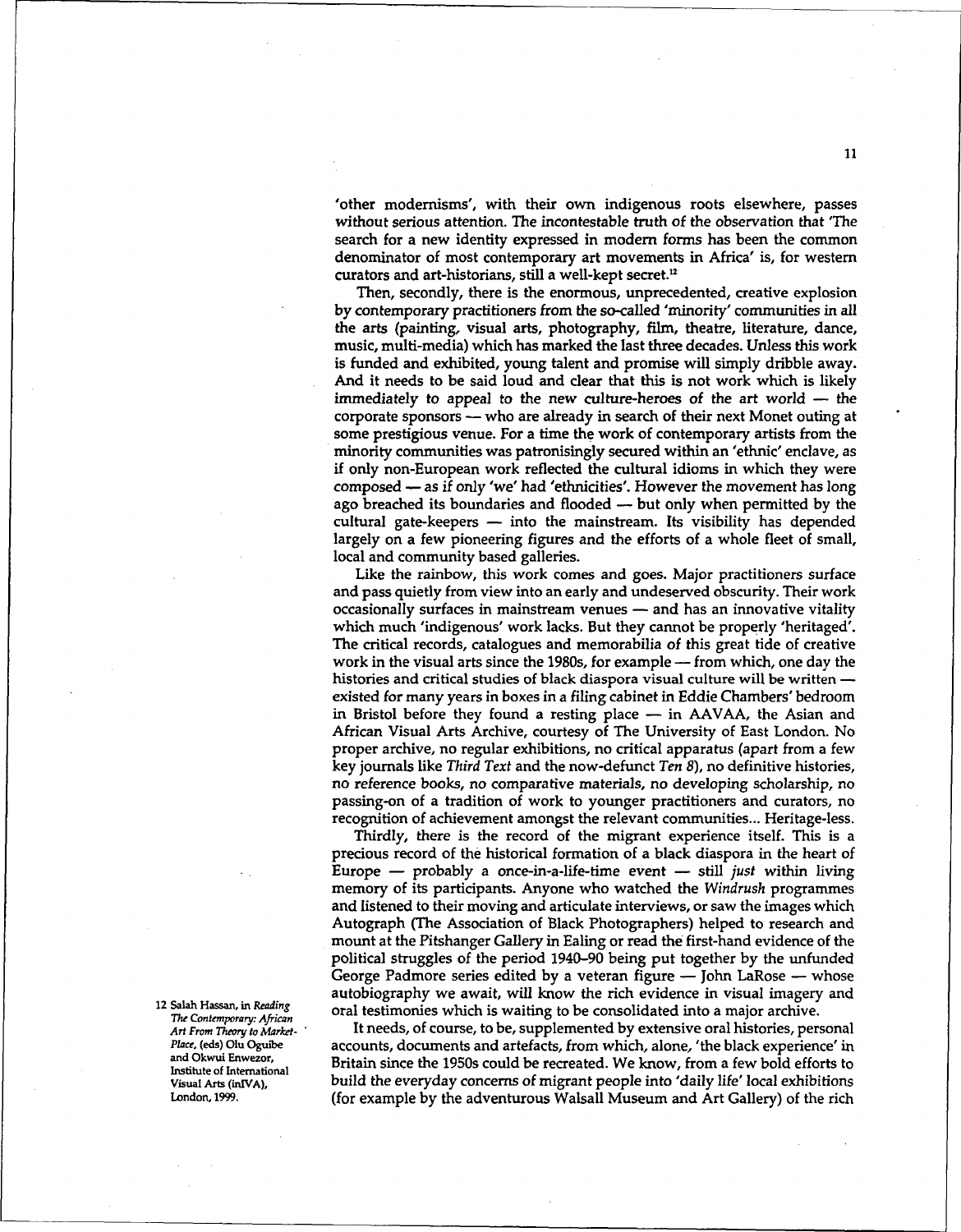and complex details — customs, cuisine, daily habits, family photographs and records , househol d an d religiou s object s — whic h remai n t o b e documente d i n thes e domesti c settings , poise d a s the y ar e o n th e edg e of an d constantl y negotiatin g betwee n differen t 'worlds' . Ther e i s n o suc h systemati c wor k i n progres s thoug h th e Black Cultura l Archive s wit h it s recen t Lotter y gran t *may* at last be able to make a small start on oral histories. Some selective attempts have been made to do this for some Afro-Caribbean communities. So far as I know, there is very little comparable work as yet on the Asian experience(s). Heritage ? *Which Heritage?*

Fourthly, there is the question of those 'traditions of origin', so often deploye d t o represen t minorit y communitie s a s immure d i n thei r 'ethnicity' o r differentiated into another species altogether by their 'racialised difference'. These 'traditions' are occasionally on view in performances by visiting companies , frame d a s a n exoti c entertainment . Bu t i n genera l terms , th e publi c is deeply uninformed about them. The complexities of practice, interpretation and belief of Hinduism or Islam as world systems of religious belief are virtuall y a close d book , eve n t o th e intelligentsia . Th e long , highl y comple x an d refined traditions of Indian music or dance, the key texts, poets and novelists, of these great civilisations, the extraordinarily varied cultural history of the India n sub-continen t itself, ar e beyon d th e reac h of eve n th e well-educated . Equally obscure are the complexities of tribe, language and ethnicity in sub-Sahara n Africa .

These basic building blocks of the new global universe we inhabit confront a blank and uncomprehending provincial 'Englishness' as if fitfully glimpsed from outer space. Beyond sea, sun, sand, reggae and ganja, the fantastic intricacie s of th e 'transculturation' of European , African an d India n element s ove r centuries , whic h hav e produce d th e variet y an d vibranc y of Caribbea n 'creole' cultures, is another Great Unknown. Latin America with its highly evolve d Hispani c an d Amerindia n culture s ma y wel l b e les s familiar tha n th e surface of Mars. The 'peculiarity' of Afro-Caribbeans — that they are simultaneousl y deepl y familiar becaus e the y hav e live d wit h th e Britis h for s o long , and ineradicably different because they are black - is regarded by most of the British (who have never been asked by their 'Heritage' to spare it a thought) as culturall y inexplicable . Here , th e Nationa l Curriculu m an d th e truncate d remnant of History as a discipline which remains, with only its most simplistic relationship to notions of 'Heritage' intact, has done irreparable damage.

An d ye t man y of th e creativ e talent s of thes e communitie s ar e stil l 'framed' within a familiarity with the practices of these richly-traditional arts, so deeply are they interwoven with the textures of a lived culture itself; and even new an d experimenta l wor k draw s o n thei r repertoires , idiom s an d language s of representation. Unless the younger generation has access to these cultural repertoires and can understand and practice them, to some extent at least, from the inside, they will lack the resources — the cultural capital — of their own 'heritage', as a base from which to engage other traditions. They will in effect be culturally 'monolingual' if not silenced — literally, deprived of the capacity to speak — in a world which requires us all to be or become culturally bi- if not multi-lingual .

There is no intrinsic contradiction between the preservation and presentation of 'other cultures' and my fifth point - the engagement with the productio n of ne w diaspori c forms . Th e popula r cultur e o f ou r society especiall y ha s bee n transforme d b y th e ric h profusio n of contemporar y hybri d o r 'cross-over' cultura l form s — i n music , dance , street-style , fashion , film ,